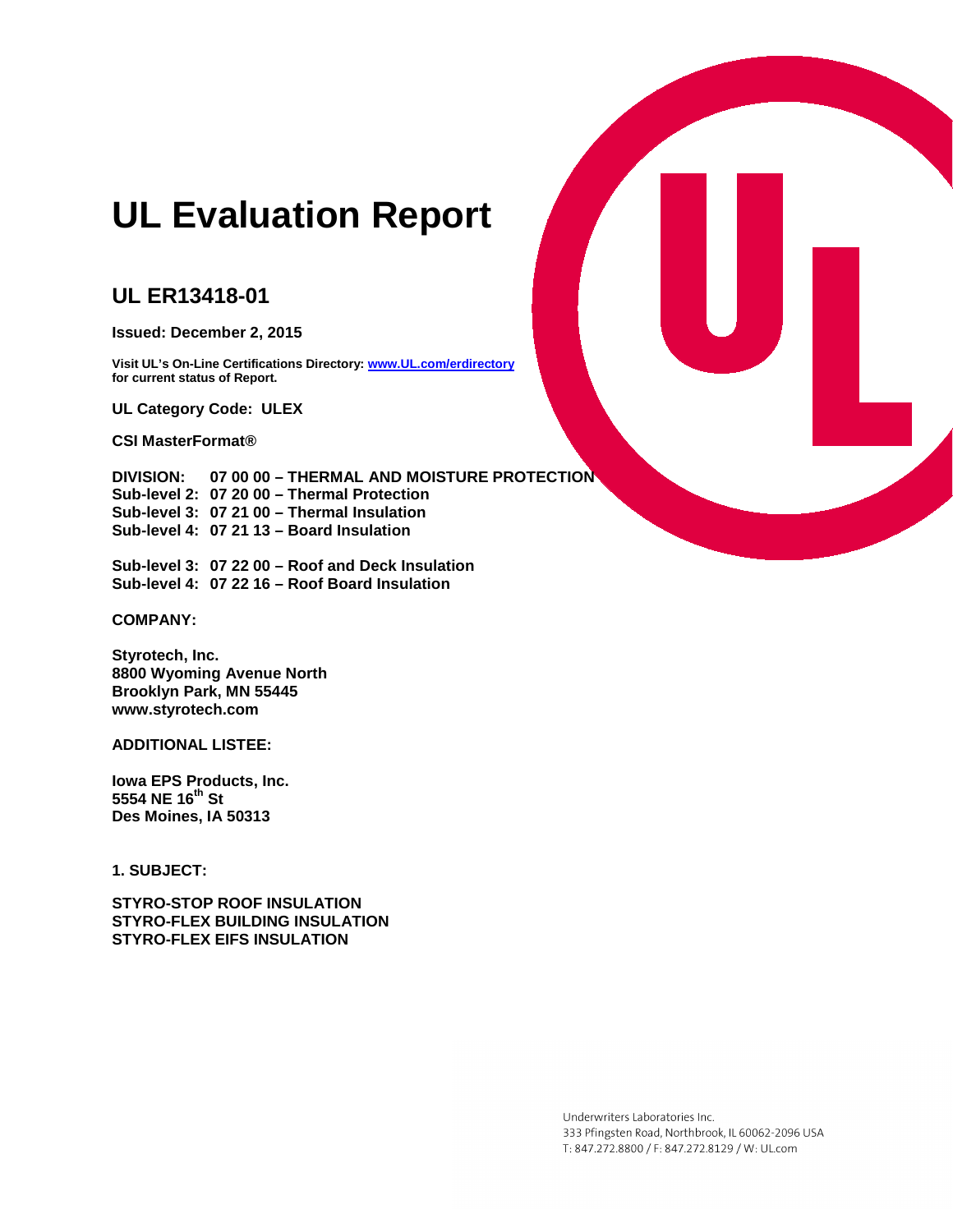# **2. SCOPE OF EVALUATION**

- 2012 *International Building Code*<sup>®</sup> (IBC)
- 2012 *International Residential Code<sup>®</sup>* (IRC)
- 2012 *International Energy Conservation Code®* (IECC)
- ICC-ES Acceptance Criteria for Foam Plastic Insulation (AC12), dated June 2015
- ICC-ES Acceptance Criteria for Quality Documentation (AC10), dated June 2014

# **The products were evaluated for the following properties:**

- Surface-burning Characteristics (ANSI/UL 723, ASTM E84)
- **Physical Properties (ASTM C578)**
- Roofing Systems for Exterior Fire Exposure (ANSI/UL 790, ASTM E108)
- Roof Deck Construction Material With Resistance to Internal Fire Exposure (ANSI/UL1256)

# **3. REFERENCED DOCUMENTS**

- ANSI/UL723, 10<sup>th</sup> Ed. (ASTM E84), Test for Surface Burning Characteristics of Building Materials
- ANSI/UL790,  $8^{th}$  Ed. (ASTM E108), Standard Test Methods for Fire Tests of Roof Coverings
- ANSI/UL 1256,  $4^{\text{th}}$  Ed., Fire Test of Roof Deck Constructions
- ASTM C578-08b, Standard Specification for Rigid, Cellular Polystyrene Thermal Insulation
- ICC-ES Acceptance Criteria for Foam Plastic Insulation (AC12), dated June 2015
- ICC-ES Acceptance Criteria for Quality Documentation (AC10), dated June 2014

#### **4. USES**

Styro-Flex and Styro-Stop EPS Insulation boards are used as nonstructural insulation in wall cavities, behind exterior wall coverings on exterior walls where permitted by the code and in roofing applications as described in this report.

The insulation boards may be used as exterior perimeter insulation around concrete slab edges, on foundation walls, or under flat concrete slabs on grade construction, except in areas where the probability of termite activity is "very heavy" as noted in this report.

Styro-Flex EIFS EPS Insulation is for use as a nonstructural insulation on the outside faces of exterior walls as a component in Exterior Insulation and Finish Systems (EIFS), when installed in accordance with this report.

Installation shall be in accordance with Section 6 of this report.

#### **5. PRODUCT DESCRIPTION**

The EPS Insulation boards covered in this report are molded, closed-cell expanded polystyrene boards with a flame spread index not exceeding 25 and a smoke-developed index not exceeding 450, for thicknesses up to 6 inches when tested in accordance with UL 723 (ASTM E84), as required by the 2012 IBC [Section 2603.3](http://publicecodes.cyberregs.com/icod/ibc/2012/icod_ibc_2012_26_par005.htm) or 2012 IRC [Section R316.3.](http://publicecodes.cyberregs.com/icod/irc/2012/icod_irc_2012_3_par210.htm?bu2=undefined)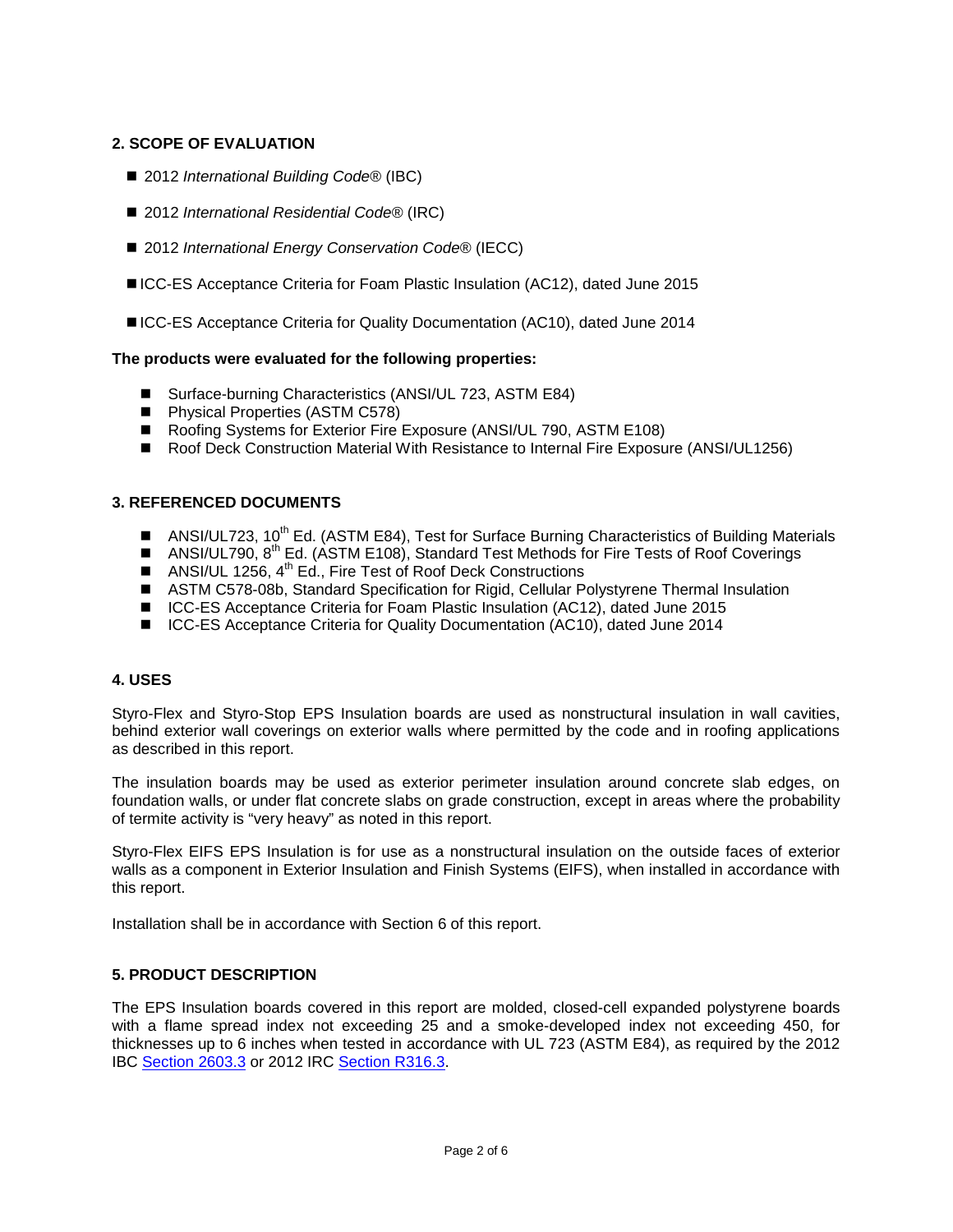The Styro-Stop Roof Insulation and Styro-Flex Building Insulation boards comply with ASTM C578 and are manufactured at minimum densities of 0.90, 1.15, 1.35, and 1.80 lb/ft<sup>3</sup> with ASTM C578 designations of Type I, Type VIII, Type II, and Type IX, respectively.

Styro-Flex EIFS Insulation board also complies with ASTM C578 and is designated as Type I insulation.

See ASTM C578 thermal resistance requirements in Table 1 below:

| <b>ASTM Type</b> | <b>Minimum Density</b><br>$(Ib/ft^3)$ | <b>Minimum Thermal</b><br>Resistance <sup>1</sup> (F-ft <sup>2</sup> -h/Btu) |
|------------------|---------------------------------------|------------------------------------------------------------------------------|
| Type I           | 0.90                                  | 3.6                                                                          |
| Type VIII        | 1.15                                  | 3.8                                                                          |
| Type II          | 1.35                                  | 4.0                                                                          |
| Type IX          | 1.80                                  | 4.2                                                                          |

### **Table 1. ASTM C578 Thermal Resistance Requirements**

<sup>1</sup>Thermal resistance values are based on tested values at 1 inch thickness and 75°F mean temperature and must be multiplied by the installed thickness for thicknesses greater than 1 inch.

#### **6. INSTALLATION**

#### **6.1 General:**

The Insulation boards described in this report must be installed in accordance with the manufacturer's published installation instructions and this evaluation report. The manufacturer's published installation instructions and this report must be strictly adhered to, and a copy of the instructions shall be available on the jobsite during installation.

#### **6.2 Styro-Stop and Styro-Flex Roof Insulation**

Styro-Stop and Styro-Flex Roof Insulation are used as follows:

- As part of a UL Classified Class A, B, or C roof-covering assembly in accordance with UL 790
- As part of a UL Classified Roof Deck Construction in accordance with UL 1256.

#### **6.3 Styro-Flex Building Insulation**

Styro-Flex Building Insulation boards must be attached to the structure in a manner that will hold the insulation securely in place and must not be used structurally to resist transverse, axial, or shear loads.

The interior of the building must be separated from Styro-Flex Building Insulation boards with an approved thermal barrier, as required by the 2012 IBC [Section 2603.4](http://publicecodes.cyberregs.com/icod/ibc/2012/icod_ibc_2012_26_par006.htm) or the 2012 IRC [Section R316.4.](http://publicecodes.cyberregs.com/icod/irc/2012/icod_irc_2012_3_par211.htm?bu2=undefined)

Styro-Flex Building Insulation boards may be used as a vapor retarder based on perm values described in Table 2 below, when required in accordance with the applicable sections of the 2012 IBC, IRC, and IECC.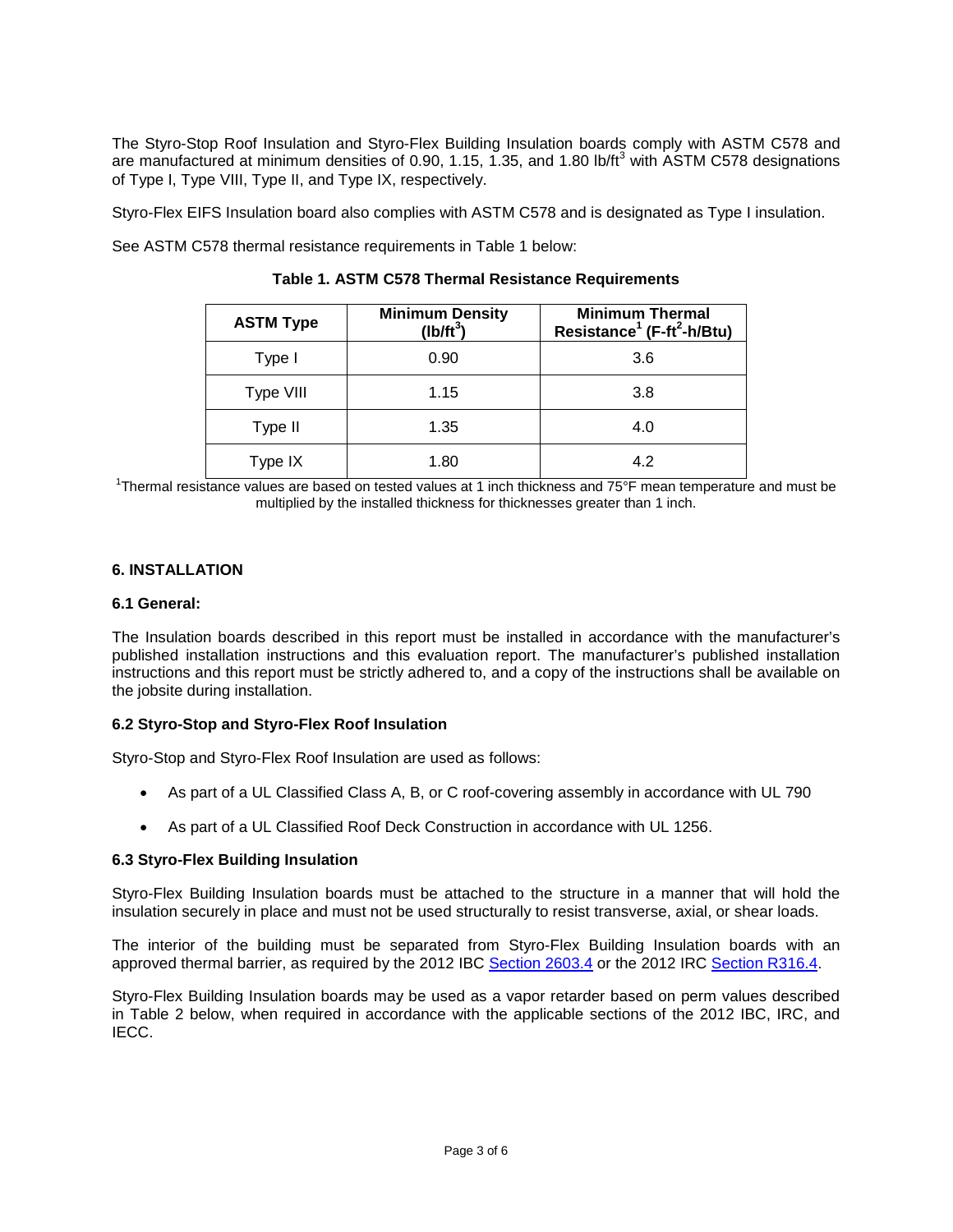| <b>ASTM Type</b> | <b>Minimum Density</b><br>$(Ib/ft^3)$ | <b>Maximum Water Vapor</b><br>Permeance <sup>1</sup> (ng/Pa-s-m <sup>2</sup> ) |
|------------------|---------------------------------------|--------------------------------------------------------------------------------|
| Type I           | 0.90                                  | 5.0                                                                            |
| Type VIII        | 1.15                                  | 3.5                                                                            |
| Type II          | 1.35                                  | 3.5                                                                            |
| Type IX          | 1.80                                  | 2.5                                                                            |

**Table 2. ASTM C578 Water Vapor Permeance Requirements**

<sup>1</sup>Water vapor permeance values are based on tested values at 1 inch thickness when tested in accordance with ASTM C578 and ASTM E96. Actual water vapor permeance values may be calculated based on insulation thickness, by dividing the perm value shown by the installed thickness in inches.

# **6.4 Styro-Flex EIFS Insulation:**

Styro-Flex EIFS Insulation may be installed as part of an EIFS system in accordance with this evaluation report when data is shown that it has been evaluated for this application.

#### **6.5 EPS Insulation Boards used on the exterior of above grade walls:**

Styro-Flex Building Insulation is used on the exterior of above grade walls as follows:

- Exterior walls of one- and two- family dwellings in accordance with the 2012 IRC.
- Exterior walls of one story buildings of Type I, II, III, or IV constructions in accordance with 2012 IBC [Section 2603.4.1.4.](http://publicecodes.cyberregs.com/icod/ibc/2012/icod_ibc_2012_26_par011.htm)
- Exterior walls of Type V construction in accordance with 2012 IBC Sections [2603.2,](http://publicecodes.cyberregs.com/icod/ibc/2012/icod_ibc_2012_26_par004.htm) [2603.3,](http://publicecodes.cyberregs.com/icod/ibc/2012/icod_ibc_2012_26_par005.htm) and [2603.4.](http://publicecodes.cyberregs.com/icod/ibc/2012/icod_ibc_2012_26_par006.htm)

# **7. CONDITIONS OF USE**

# **7.1 General:**

The Insulation boards described in this report comply with, or are suitable alternatives to what is specified in, those codes listed in Section 2 of this report, subject to the following conditions:

- **7.2** The Insulation boards described in this report must be produced, identified, and installed in accordance with the manufacturer's published installation instructions and the applicable code. If there is a conflict between this report and the manufacturer's instructions, this report shall govern.
- **7.3** In areas when the probability of termite infestation is defined as "very heavy", the Styro-Stop and Styro-Flex Insulation boards must be installed in accordance with 2012 IBC [Section 2603.9](http://publicecodes.cyberregs.com/icod/ibc/2012/icod_ibc_2012_26_par033.htm) or 2012 IRC [Section R318.4,](http://publicecodes.cyberregs.com/icod/irc/2012/icod_irc_2012_3_par249.htm) as applicable.
- **7.4** The Styro-Flex Building Insulation boards described in this report must be separated from the building interior with a thermal barrier, such as ½ in. gypsum board, as required by 2012 IBC [Section 2603.4](http://publicecodes.cyberregs.com/icod/ibc/2012/icod_ibc_2012_26_par006.htm) or 2012 IRC [Section R316.4.](http://publicecodes.cyberregs.com/icod/irc/2012/icod_irc_2012_3_par211.htm)
- **7.5** See UL Online Certifications Directory for Foamed Plastic, UL Classified for Surface Burning Characteristics in accordance with UL 723 [\(BRYX.R13418,](http://database.ul.com/cgi-bin/XYV/cgifind/LISEXT/1FRAME/srchres.html?collection=/data3/verity_collections/lisext&vdkhome=/data3/verity_sw_rev24/common&SORT_BY=textlines:asc,ccnshorttitle:asc&query=R13418%3cIN%3eFile_Number+and+bryx%3cIN%3eCCN) [BRYX.R10355\)](http://database.ul.com/cgi-bin/XYV/cgifind/LISEXT/1FRAME/srchres.html?collection=/data3/verity_collections/lisext&vdkhome=/data3/verity_sw_rev24/common&SORT_BY=textlines:asc,ccnshorttitle:asc&query=R10355%3CIN%3EFile_Number+and+bryx%3CIN%3ECCN).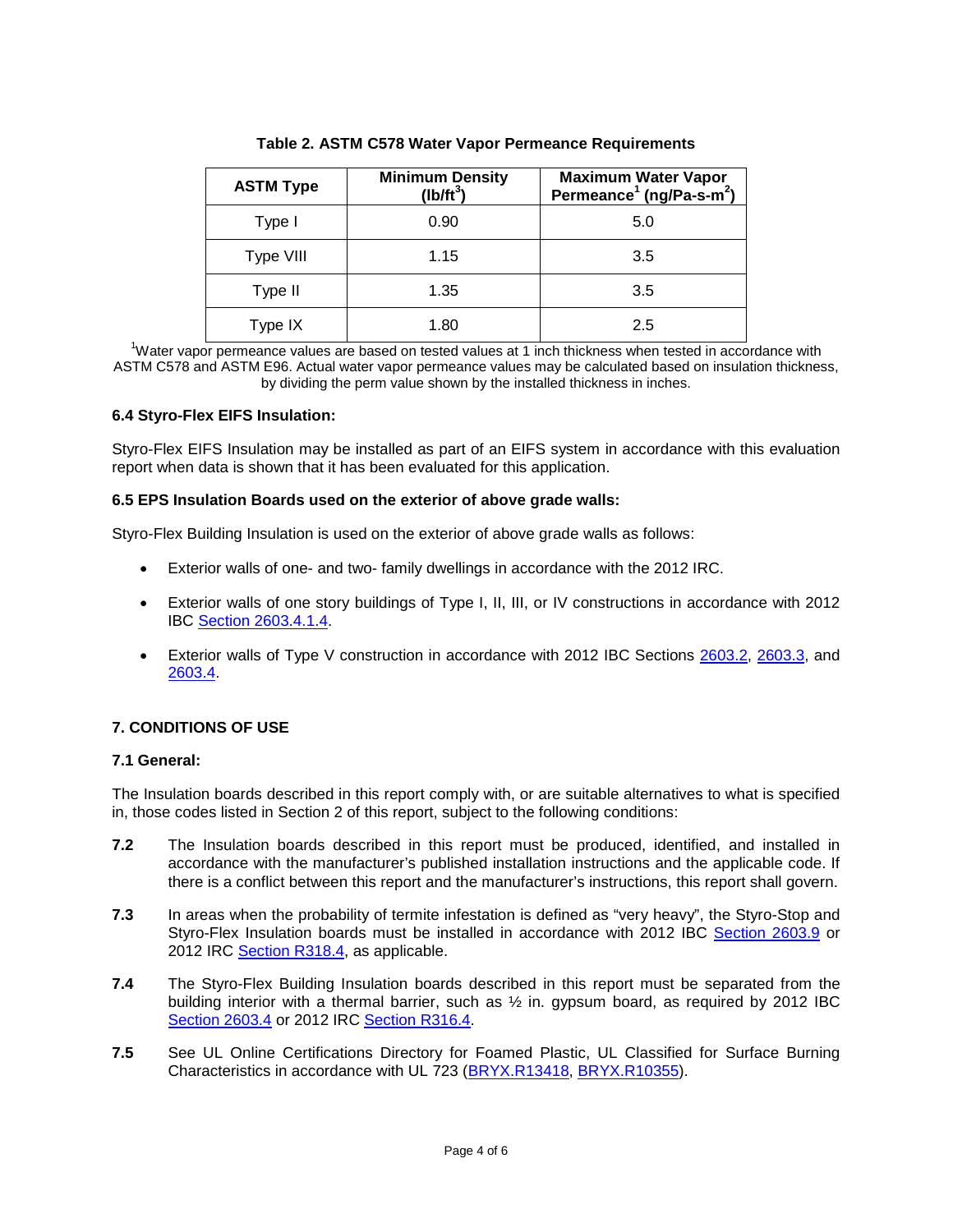- **7.6** See UL Online Certifications Directory for Polystyrene, Thermal Insulation, Rigid Cellular, UL Classified in accordance with ASTM C578 [\(QORW.R13418,](http://database.ul.com/cgi-bin/XYV/cgifind/LISEXT/1FRAME/srchres.html?collection=/data3/verity_collections/lisext&vdkhome=/data3/verity_sw_rev24/common&SORT_BY=textlines:asc,ccnshorttitle:asc&query=R13418%3cIN%3eFile_Number+and+QORW%3cIN%3eCCN) [QORW.R10355\)](http://database.ul.com/cgi-bin/XYV/cgifind/LISEXT/1FRAME/srchres.html?collection=/data3/verity_collections/lisext&vdkhome=/data3/verity_sw_rev24/common&SORT_BY=textlines:asc,ccnshorttitle:asc&query=R10355%3cIN%3eFile_Number+and+QORW%3cIN%3eCCN).
- **7.7** See UL Online Certifications Directory for Roofing Systems, UL Classified in accordance with UL 790 [\(TGFU.R13418,](http://database.ul.com/cgi-bin/XYV/cgifind/LISEXT/1FRAME/srchres.html?collection=/data3/verity_collections/lisext&vdkhome=/data3/verity_sw_rev24/common&SORT_BY=textlines:asc,ccnshorttitle:asc&query=R13418%3cIN%3eFile_Number+and+TGFU%3cIN%3eCCN) [TGFU.R10355\)](http://database.ul.com/cgi-bin/XYV/cgifind/LISEXT/1FRAME/srchres.html?collection=/data3/verity_collections/lisext&vdkhome=/data3/verity_sw_rev24/common&SORT_BY=textlines:asc,ccnshorttitle:asc&query=R10355%3cIN%3eFile_Number+and+TGFU%3cIN%3eCCN).
- **7.8** See UL Online Certifications Directory for Roof Deck Constructions (Nos. [292,](http://database.ul.com/cgi-bin/XYV/cgifind/LISEXT/1FRAME/srchres.html?collection=/data3/verity_collections/lisext&vdkhome=/data3/verity_sw_rev24/common&SORT_BY=textlines:asc,ccnshorttitle:asc&query=292%3cIN%3eFile_Number+and+TGKX%3cIN%3eCCN) [458,](http://database.ul.com/cgi-bin/XYV/cgifind/LISEXT/1FRAME/srchres.html?collection=/data3/verity_collections/lisext&vdkhome=/data3/verity_sw_rev24/common&SORT_BY=textlines:asc,ccnshorttitle:asc&query=458%3cIN%3eFile_Number+and+TGKX%3cIN%3eCCN) [631,](http://database.ul.com/cgi-bin/XYV/cgifind/LISEXT/1FRAME/srchres.html?collection=/data3/verity_collections/lisext&vdkhome=/data3/verity_sw_rev24/common&SORT_BY=textlines:asc,ccnshorttitle:asc&query=631%3cIN%3eFile_Number+and+TGKX%3cIN%3eCCN) [666,](http://database.ul.com/cgi-bin/XYV/cgifind/LISEXT/1FRAME/srchres.html?collection=/data3/verity_collections/lisext&vdkhome=/data3/verity_sw_rev24/common&SORT_BY=textlines:asc,ccnshorttitle:asc&query=666%3cIN%3eFile_Number+and+TGKX%3cIN%3eCCN) [667,](http://database.ul.com/cgi-bin/XYV/cgifind/LISEXT/1FRAME/srchres.html?collection=/data3/verity_collections/lisext&vdkhome=/data3/verity_sw_rev24/common&SORT_BY=textlines:asc,ccnshorttitle:asc&query=667%3cIN%3eFile_Number+and+TGKX%3cIN%3eCCN) [669,](http://database.ul.com/cgi-bin/XYV/cgifind/LISEXT/1FRAME/srchres.html?collection=/data3/verity_collections/lisext&vdkhome=/data3/verity_sw_rev24/common&SORT_BY=textlines:asc,ccnshorttitle:asc&query=669%3cIN%3eFile_Number+and+TGKX%3cIN%3eCCN) [681,](http://database.ul.com/cgi-bin/XYV/cgifind/LISEXT/1FRAME/srchres.html?collection=/data3/verity_collections/lisext&vdkhome=/data3/verity_sw_rev24/common&SORT_BY=textlines:asc,ccnshorttitle:asc&query=681%3cIN%3eFile_Number+and+TGKX%3cIN%3eCCN) [683\)](http://database.ul.com/cgi-bin/XYV/cgifind/LISEXT/1FRAME/srchres.html?collection=/data3/verity_collections/lisext&vdkhome=/data3/verity_sw_rev24/common&SORT_BY=textlines:asc,ccnshorttitle:asc&query=683%3cIN%3eFile_Number+and+TGKX%3cIN%3eCCN).
- **7.9** The products described in this report are manufactured at the location(s) named below, under the UL LLC Classification and Follow-Up Service Program, which includes inspections in accordance with the quality elements of ICC-ES Acceptance Criteria for Quality Documentation, AC 10.

| Listee            | Location                                            |
|-------------------|-----------------------------------------------------|
| Styrotech Inc.    | 8800 Wyoming Ave N<br>Brooklyn Park, MN 55445       |
| Jowa EPS Products | 5554 NE 16 <sup>th</sup> St<br>Des Moines, IA 50313 |

# **Table 3. Manufacturing Locations**

#### **8. SUPPORTING EVIDENCE**

- **8.1** Data in accordance with ICC-ES Acceptance Criteria for Foam Plastic Insulation (AC12), dated June 2015.
- **8.2** UL Classification reports in accordance with UL 723, ASTM C578, and UL 790. See the UL Product Certification Categories BRYX, QORW, and TGFU, respectively.
- **8.3** Roof Deck Constructions (Nos. [292,](http://database.ul.com/cgi-bin/XYV/cgifind/LISEXT/1FRAME/srchres.html?collection=/data3/verity_collections/lisext&vdkhome=/data3/verity_sw_rev24/common&SORT_BY=textlines:asc,ccnshorttitle:asc&query=292%3cIN%3eFile_Number+and+TGKX%3cIN%3eCCN) [458,](http://database.ul.com/cgi-bin/XYV/cgifind/LISEXT/1FRAME/srchres.html?collection=/data3/verity_collections/lisext&vdkhome=/data3/verity_sw_rev24/common&SORT_BY=textlines:asc,ccnshorttitle:asc&query=458%3cIN%3eFile_Number+and+TGKX%3cIN%3eCCN) [631,](http://database.ul.com/cgi-bin/XYV/cgifind/LISEXT/1FRAME/srchres.html?collection=/data3/verity_collections/lisext&vdkhome=/data3/verity_sw_rev24/common&SORT_BY=textlines:asc,ccnshorttitle:asc&query=631%3cIN%3eFile_Number+and+TGKX%3cIN%3eCCN) [666,](http://database.ul.com/cgi-bin/XYV/cgifind/LISEXT/1FRAME/srchres.html?collection=/data3/verity_collections/lisext&vdkhome=/data3/verity_sw_rev24/common&SORT_BY=textlines:asc,ccnshorttitle:asc&query=666%3cIN%3eFile_Number+and+TGKX%3cIN%3eCCN) [667,](http://database.ul.com/cgi-bin/XYV/cgifind/LISEXT/1FRAME/srchres.html?collection=/data3/verity_collections/lisext&vdkhome=/data3/verity_sw_rev24/common&SORT_BY=textlines:asc,ccnshorttitle:asc&query=667%3cIN%3eFile_Number+and+TGKX%3cIN%3eCCN) [669,](http://database.ul.com/cgi-bin/XYV/cgifind/LISEXT/1FRAME/srchres.html?collection=/data3/verity_collections/lisext&vdkhome=/data3/verity_sw_rev24/common&SORT_BY=textlines:asc,ccnshorttitle:asc&query=669%3cIN%3eFile_Number+and+TGKX%3cIN%3eCCN) [681,](http://database.ul.com/cgi-bin/XYV/cgifind/LISEXT/1FRAME/srchres.html?collection=/data3/verity_collections/lisext&vdkhome=/data3/verity_sw_rev24/common&SORT_BY=textlines:asc,ccnshorttitle:asc&query=681%3cIN%3eFile_Number+and+TGKX%3cIN%3eCCN) [683\)](http://database.ul.com/cgi-bin/XYV/cgifind/LISEXT/1FRAME/srchres.html?collection=/data3/verity_collections/lisext&vdkhome=/data3/verity_sw_rev24/common&SORT_BY=textlines:asc,ccnshorttitle:asc&query=683%3cIN%3eFile_Number+and+TGKX%3cIN%3eCCN).

# **9. IDENTIFICATION**

The Styro-Stop Roof Insulation, Styro-Flex Building Insulation, and Styro-Flex EIFS Insulation described in this evaluation report are identified by a marking bearing the report holder's name (Styrotech Inc. or Iowa EPS Products Inc.), the plant identification, the UL Classification Mark, and the evaluation report number ER13418-01. The validity of the evaluation report is contingent upon this identification appearing on the product or UL Classification Mark certificate.